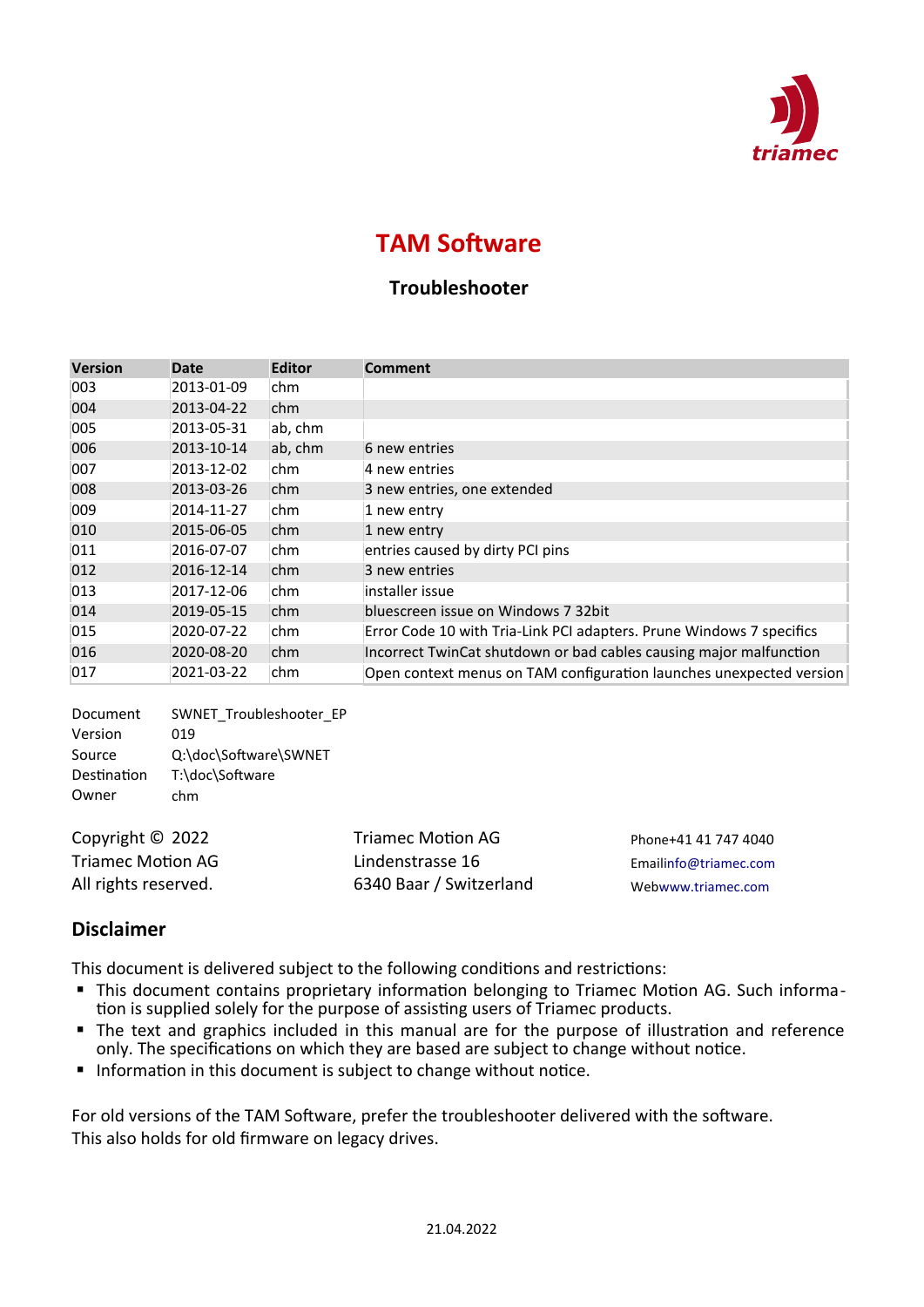| Category                | Problem                                                                                                                                                                                                                                                                                                         | Cause                                                                                                                                                                       | <b>Solution</b>                                                                                                                                                                                                                                                                                                                                                               |
|-------------------------|-----------------------------------------------------------------------------------------------------------------------------------------------------------------------------------------------------------------------------------------------------------------------------------------------------------------|-----------------------------------------------------------------------------------------------------------------------------------------------------------------------------|-------------------------------------------------------------------------------------------------------------------------------------------------------------------------------------------------------------------------------------------------------------------------------------------------------------------------------------------------------------------------------|
| Installer /<br>Launcher | Application has failed to start because framedyn.dll<br>was not found                                                                                                                                                                                                                                           | Operating system is misconfigured                                                                                                                                           | See http://support.microsoft.com/default.aspx?kbid=319114                                                                                                                                                                                                                                                                                                                     |
|                         | A file that is required cannot be installed because the The root certificates of the PC are outdated<br>cabinet file ()tam.cab has an invalid digital signa-<br>ture. This may indicate that the cabinet file is corrupt.<br>Error 0x800b010a: Failed to get certificate chain for<br>authenticode certificate. |                                                                                                                                                                             | Download required SSL.com certificates: Root certificate and<br>intermediate certificate. Change extension from .pem to .cer.<br>Choose "Install Certificate" from the file context menu.<br>Choose Local Machine Certificate Store.<br>Choose Trusted Root Certification Authorities Store for the first and Intermediate<br>Certification Authorities Store for the latter. |
|                         | version of the TAM System Explorer                                                                                                                                                                                                                                                                              | Open or Open Simulated doesn't launch the expected You're using TAM Software < 7.15.0. These versions have known issues. Use more recent versions of the TAM Software       |                                                                                                                                                                                                                                                                                                                                                                               |
|                         |                                                                                                                                                                                                                                                                                                                 | The configuration is saved within a Triamec workspace                                                                                                                       | Open the workspace once with the desired Tam System Explorer. This version is<br>persisted in the workspace.                                                                                                                                                                                                                                                                  |
|                         |                                                                                                                                                                                                                                                                                                                 | User has set a standard app for the .TAMcfg file extension                                                                                                                  | Use the Open With context menu and choose TamLauncher                                                                                                                                                                                                                                                                                                                         |
| Hardware                | Tria-Link adapter not recognized by the operating                                                                                                                                                                                                                                                               | Soiled PCI pins                                                                                                                                                             | Abrade the soiling                                                                                                                                                                                                                                                                                                                                                            |
|                         | system, not visible in the Device Manager                                                                                                                                                                                                                                                                       | Hardware or BIOS issue with the PCI slots                                                                                                                                   | Choose different slot; Update BIOS; Change computer                                                                                                                                                                                                                                                                                                                           |
|                         |                                                                                                                                                                                                                                                                                                                 | Tria-Link PCI adapter shows "This device cannot start. The BIOS has troubles with the PCI hardware setup, often in conjunc-<br>tion with an external graphics card          | Change the PCI slot                                                                                                                                                                                                                                                                                                                                                           |
|                         | (Code 10)", Problem Status: "An I/O adapter hard-                                                                                                                                                                                                                                                               |                                                                                                                                                                             | <b>Update BIOS</b>                                                                                                                                                                                                                                                                                                                                                            |
|                         | ware error has occurred." (C00000C2) in Device<br>Manager                                                                                                                                                                                                                                                       |                                                                                                                                                                             | Change computer                                                                                                                                                                                                                                                                                                                                                               |
|                         | Issues with file system and network when Tria-Link                                                                                                                                                                                                                                                              | BIOS starts up faster than the adapter                                                                                                                                      | Check if BIOS can be configured to boot slower, or change the computer                                                                                                                                                                                                                                                                                                        |
|                         | adapter is installed.                                                                                                                                                                                                                                                                                           | The PCI slot is disabled in the BIOS                                                                                                                                        | Enable the PCI slot in the BIOS                                                                                                                                                                                                                                                                                                                                               |
|                         | Device Manager shows "An I/O adapter hardware er- Soiled PCI pins<br>ror has occurred."                                                                                                                                                                                                                         |                                                                                                                                                                             | Abrade the soiling                                                                                                                                                                                                                                                                                                                                                            |
| Boot                    | Tria-Link adapter visible in the operating system de-<br>vice manager, but not recognized by the TAM SDK.                                                                                                                                                                                                       | Soiled PCI pins causing SUBSYS FFFFFFFF instead of 00000000                                                                                                                 |                                                                                                                                                                                                                                                                                                                                                                               |
|                         | The Tria-Link is not ready. Check cabling.                                                                                                                                                                                                                                                                      | Tria-Link not closed                                                                                                                                                        | Close Tria-Link, check cables<br>Attention with TLC201 and old TL100 boards: Choose the two left connectors.<br>If this does not help, replace the card                                                                                                                                                                                                                       |
|                         | The Tria-Link is not ready. Ensure there is a master,<br>and check cabling.                                                                                                                                                                                                                                     | No master in ring or Tria-Link not closed                                                                                                                                   | Switch card to master, or see above                                                                                                                                                                                                                                                                                                                                           |
|                         | Reset of subscriptions failed for <x> stations.</x>                                                                                                                                                                                                                                                             | Bad reset after firmware update of TLC card                                                                                                                                 | Power cycle computer                                                                                                                                                                                                                                                                                                                                                          |
|                         | No stations found, despite fast start                                                                                                                                                                                                                                                                           | TAM System Explorer < TAM SDK 7.4.0 closed in unfortunate moment<br>during boot, so loopback is set. Test: Orange LED on Ethernet lights up<br>even if cable is pulled out. | Power cycle computer                                                                                                                                                                                                                                                                                                                                                          |
|                         | Station(s) not visible, stations not always responsive                                                                                                                                                                                                                                                          | Beckhoff TwinCAT not correctly shut down                                                                                                                                    | Power cycle computer                                                                                                                                                                                                                                                                                                                                                          |
|                         | in axis monitor. Health monitor shows increasing Rx-<br>Err counts.                                                                                                                                                                                                                                             | Ethernet cables not screened                                                                                                                                                | Use screened cables                                                                                                                                                                                                                                                                                                                                                           |
|                         | Unable to add device for station of type X. No assem- Register Layout Dynamic Link Library (dll) not found<br>bly found providing a register layout library for rlid Y.                                                                                                                                         |                                                                                                                                                                             | Correct Build or Deployment so that the dll RegisterLayout.Y.dll is in the same di-<br>rectory as the application                                                                                                                                                                                                                                                             |
|                         | Unable to add device for station of type X. No assem- Register Layout ID 0 is reported back<br>bly found providing a register layout library for rlid 0.                                                                                                                                                        |                                                                                                                                                                             | Reprogram firmware                                                                                                                                                                                                                                                                                                                                                            |
|                         | Link: Initialize failed. Could not communicate with the Application not closed during Hybernate.                                                                                                                                                                                                                |                                                                                                                                                                             | Restart the application.                                                                                                                                                                                                                                                                                                                                                      |
|                         | adapter                                                                                                                                                                                                                                                                                                         | If permanent: interrupt problem?                                                                                                                                            | Set the IrgDisabled workspace setting to True. Note that this causes longer delays.<br>If this fix succeeds, try the other solutions, too, and revert the setting in case of<br>success there.                                                                                                                                                                                |
|                         |                                                                                                                                                                                                                                                                                                                 | Motherboard incompatibility                                                                                                                                                 | Change slots                                                                                                                                                                                                                                                                                                                                                                  |
|                         |                                                                                                                                                                                                                                                                                                                 |                                                                                                                                                                             | Upgrade Motherboard-BIOS                                                                                                                                                                                                                                                                                                                                                      |
|                         | Fifo is empty. Tria-Link endpoint listener                                                                                                                                                                                                                                                                      | TwinCAT is running on the same computer.                                                                                                                                    | <b>Stop TwinCAT</b>                                                                                                                                                                                                                                                                                                                                                           |
| All                     | A communication timeout occurred.                                                                                                                                                                                                                                                                               | Tria-Link not closed anymore                                                                                                                                                | Close Tria-Link                                                                                                                                                                                                                                                                                                                                                               |
|                         |                                                                                                                                                                                                                                                                                                                 | Function not supported by hardware or firmware                                                                                                                              | Use another function or call Triamec support for clarification                                                                                                                                                                                                                                                                                                                |
|                         |                                                                                                                                                                                                                                                                                                                 | Too fast power cycle, e.g. after firmware update of the device                                                                                                              | Perform logic power cycle 5s                                                                                                                                                                                                                                                                                                                                                  |